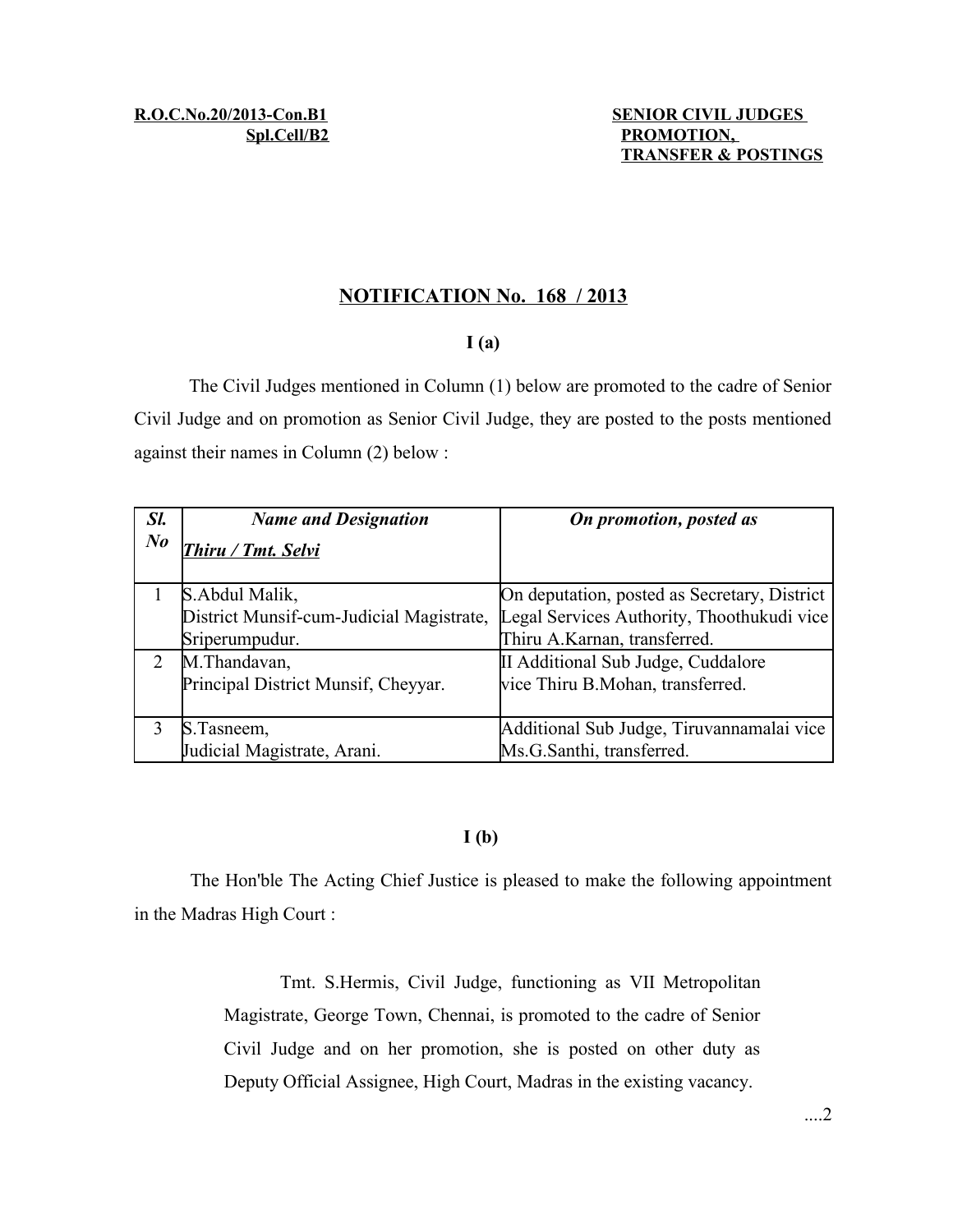# - 2 - **II (a)**

The Senior Civil Judges mentioned in Column (1) below are transferred and posted to the posts noted against their names in Column (2) below :

| Sl.            | <b>Name and Designation</b>                                                                                                        | <b>Transferred and posted as</b>                                                                                                |
|----------------|------------------------------------------------------------------------------------------------------------------------------------|---------------------------------------------------------------------------------------------------------------------------------|
| N <sub>o</sub> | $\left( l\right)$                                                                                                                  | (2)                                                                                                                             |
|                | <b>Thiru / Tmt / Selvi</b>                                                                                                         |                                                                                                                                 |
| $\mathbf{1}$   | N.Rajamanickam,<br>Special Sub Judge, Special Sub Court to<br>deal with MCOP Cases, Cuddalore.                                     | Sub Judge, Dharmapuri in the existing<br>vacancy.                                                                               |
| 2              | R.Vasanthi,<br>Sub Judge, Neyveli.                                                                                                 | X Metropolitan Magistrate, Egmore,<br>Chennai vice Thiru S.Ravi, transferred.                                                   |
| $\overline{3}$ | S.Ravi,<br>X Metropolitan Magistrate,<br>Egmore, Chennai.                                                                          | <b>Additional Chief Metropolitan</b><br>Magistrate, Egmore, Chennai vice<br>Thiru A.Manivasakan, transferred.                   |
| $\overline{4}$ | A.Manivasakan,<br>Egmore, Chennai.                                                                                                 | III Assistant Judge, City Civil Court,<br>Additional Chief Metropolitan Magistrate, Chennai vice Thiru G. Vinobha, transferred. |
| 5 <sup>1</sup> | G.Vinobha,<br>III Assistant Judge,<br>City Civil Court, Chennai.                                                                   | II Assistant Judge, City Civil Court,<br>Chennai vice Tmt.J.Mavis Deepika<br>Sundaravadhana, transferred.                       |
| 6              | J. Mavis Deepika Sundaravadhana,<br>II Assistant Judge,<br>City Civil Court, Chennai.                                              | Assistant Judge, City Civil Court, Chennai<br>vice Thiru M.Poopalan, retiring on<br>31.08.2013 A.N.                             |
| $\tau$         | G.Santhi,<br>Additional Sub Judge, Tiruvannamalai.                                                                                 | Special Sub Judge, Special Sub Court to<br>deal with MCOP Cases, Tiruvannamalai in<br>the existing vacancy.                     |
| 8              | K.S.Jayamangalam,<br>Judicial Officer / Chairman,<br><b>Taxation Appeals Tribunal,</b><br>Corporation of Tirunelveli, Tirunelveli. | Sub Judge, Neyveli vice Ms.R.Vasanthi,<br>transferred.                                                                          |
| 9              | B.Mohan,<br>II Additional Sub Judge, Cuddalore.                                                                                    | Special Sub Judge, Special Sub Court to<br>deal with MCOP Cases, Cuddalore vice<br>Thiru N.Rajamanickam, transferred.           |